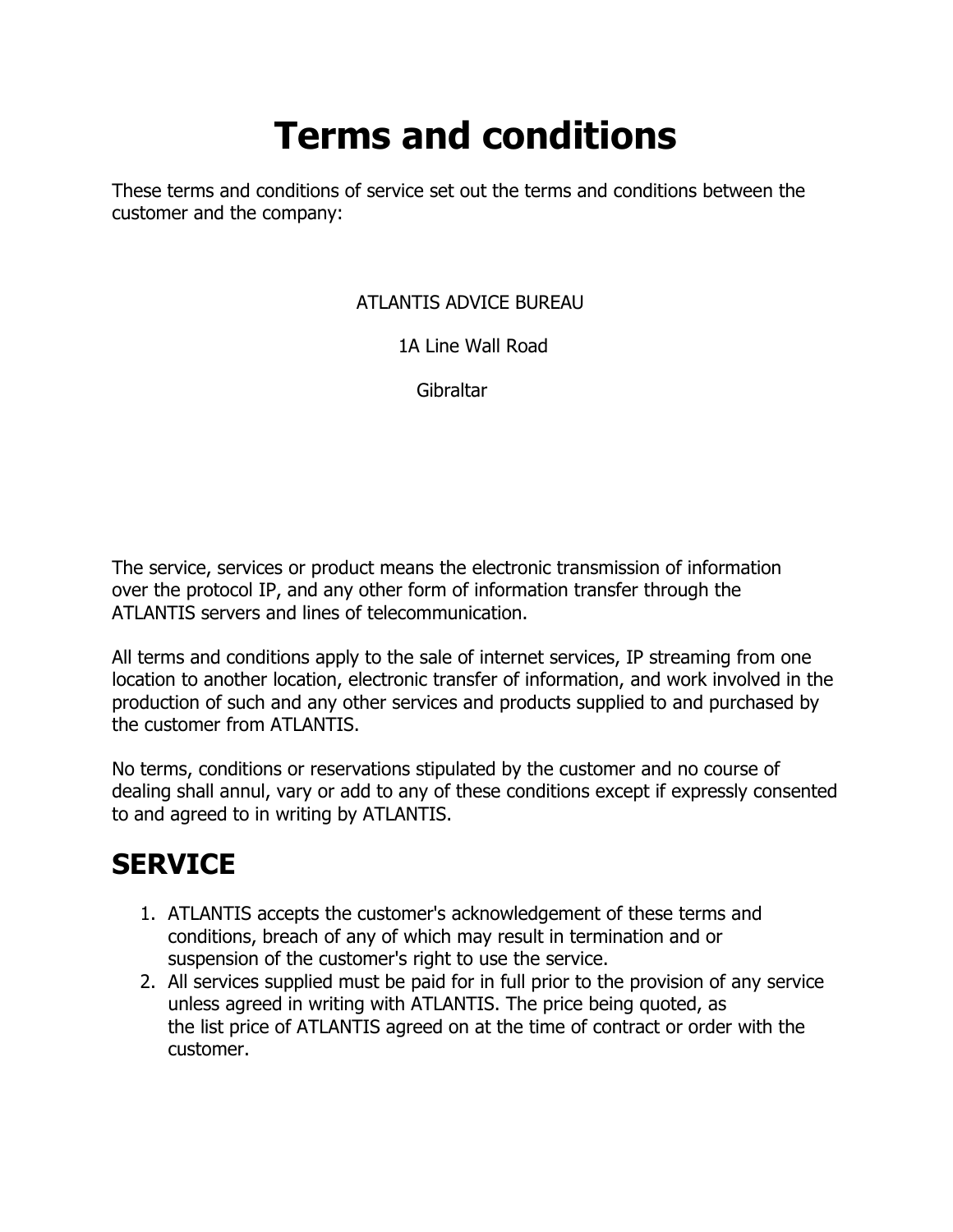- 3. All prices quoted verbally or in writing (prices being the ATLANTIS list price at exchange of contracts) for provision of service are including VAT at the standard and are subject to change without notice.
- 4. Alterations to the standard price of service supplied will only be accepted by MODERN VISION SA, when given in writing on a ATLANTIS authorized order form signed by an agent or employee of ATLANTIS.
- 5. An order is completed when Terms & Conditions are accepted by the customer and payment has been processed 100% successful. The subscription may be cancelled by the customer within 30 working days of agreeing to Terms & Conditions; on the terms that the customer will indemnify ATLANTIS in full against any loss, costs (including the cost of goods ordered for the customer by ATLANTIS on behalf of the customer for the supply of service ordered), damages, charges and expenses incurred by ATLANTIS as a result of cancellation.
- 6. The customer shall pay the price for services. For monthly contracts, regular payments are due a month in advance and shall be paid by the customer via credit card by the due date as specified on ATLANTIS's pricing structure. Payment shall only be deemed received by ATLANTIS upon receipt of cleared funds. ATLANTIS reserves the right to suspend the service, services or delivery of product until such time as full payment has been made. Non-payment of an overdue account may result in the suspension of all services and credit facilities indefinitely.

## **Service Level Agreement**

Where the Service originates from ATLANTIS and is delivered to the customer; the Service will be available for not less than 85.00% of each calendar month. Availability will be calculated and reported in accordance with the rules set out below.

If in any calendar month ATLANTIS does not meet this standard of availability, we will compensate the customer. The amount of compensation will be determined in accordance with the rules set out below. ATLANTIS will provide this compensation by making further services or discounts available to you up to the amount of compensation at the applicable rate. This compensation will be the limit of our liability for the non-availability of the Service.

# **Planned outages**

All work for the purpose of maintenance or support 'planned outages' will take place outside business hours. Planned outages will be notified to you wherever possible on 5 days prior notice unless otherwise agreed. ATLANTIS shall wherever possible ensure that there are no more than 2 planned outages each month.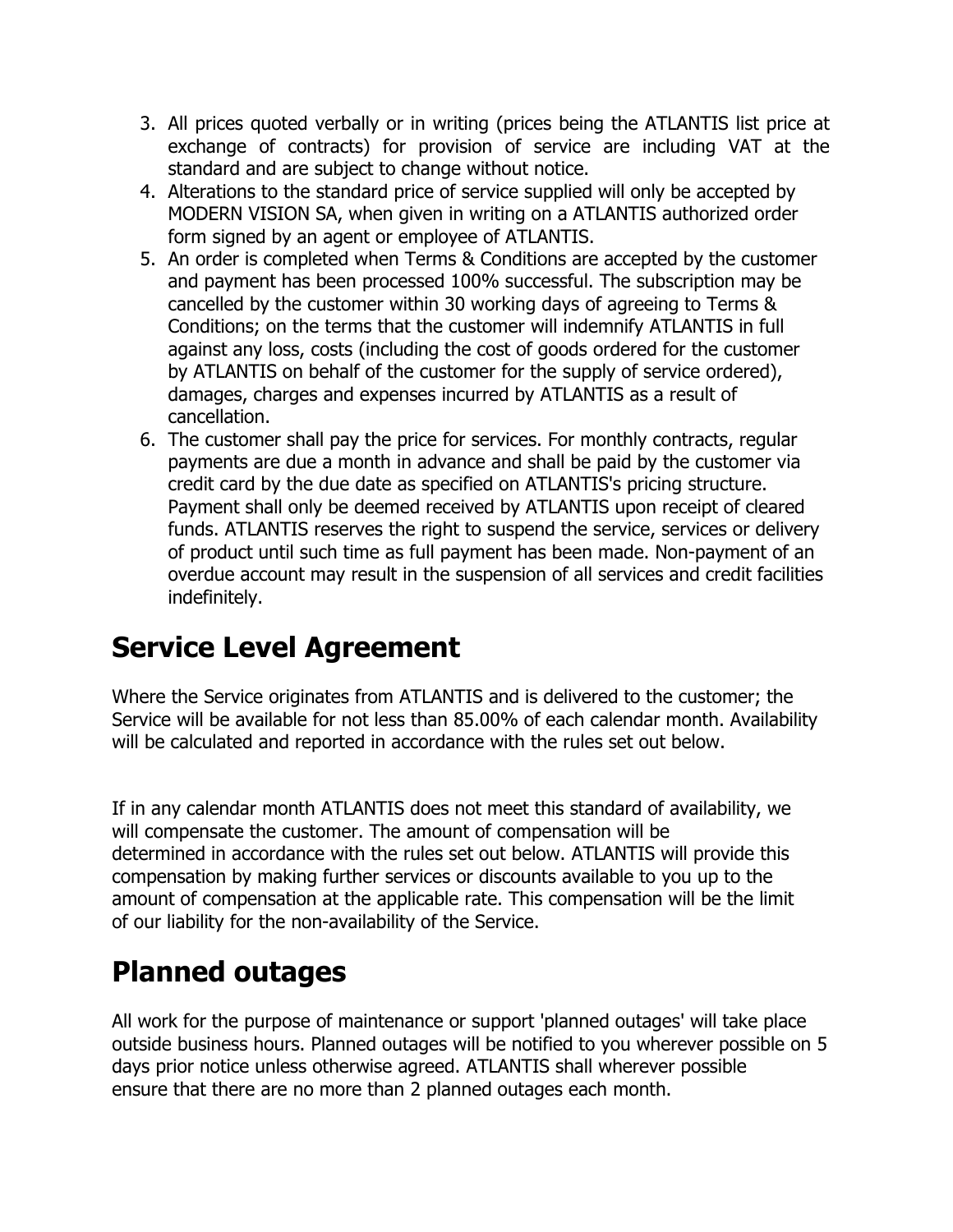Availability is calculated at the end of each month in accordance with the following formula:  $A = T - D$ 

Where: "A": means the Availability of the Service (expressed as a percentage). "D": means Downtime in the respective month - (expressed in minutes). "T": means the Total Number of Service Minutes in the respective month.

# **USE OF SERVICE**

ATLANTIS's 'Use of Service' is intended to help protect the ATLANTIS network, ATLANTIS's customers and the internet community in general from irresponsible or, in some cases, illegal activities.

- 1. The customer accepts sole liability for any material including but not restricted to, data, graphic, photographic, and video supplied to ATLANTIS, which is subject to copyright or is judged to be of an unlawful nature or is judged to be in violation of international law or regulation.
- 2. The customer acknowledges that the service may only be used for lawful purposes. Any information including but not restricted to, graphic, image, photograph, text in violation of any law or regulation including but not restricted to material which is obscene, indecent, judged to be unlawful abroad, threatening, damaging (to include transfer of computer virus), copyright, trade secret, is prohibited whether or not the customer was aware of the content, material and or the laws pertaining to the material.
- 3. The purpose of the services provided to the customer by ATLANTIS are only for IP streaming transmission.
- 4. ATLANTIS reserves the right to limit the transfer of data if necessary for any reason. The customer acknowledges their obligation to inform MODERN VISION SA of the exact nature of files, streaming by size, type, content and understand that a surcharge may be levied for the additional bandwidth required to accommodate the traffic. The customer has the right under these conditions to terminate the service contract and an appropriate refund will be made which will be a percentage of the initial invoice minus admin charges.
- 5. The customer acknowledges that they shall be solely responsible for any violation of International law with regard to the remote loading of information of any kind onto ATLANTIS servers/computers or IP network, to view or download, or by a third party. ATLANTIS will retain the right to suspend and or terminate any remote service which they deem to be in breach of the International law or is of a nature which may be damaging, threatening or judged to include but not restricted to material which is obscene, indecent, libelous, subject to copyright whether or not the customer was aware of the content or the laws or regulations Internationally.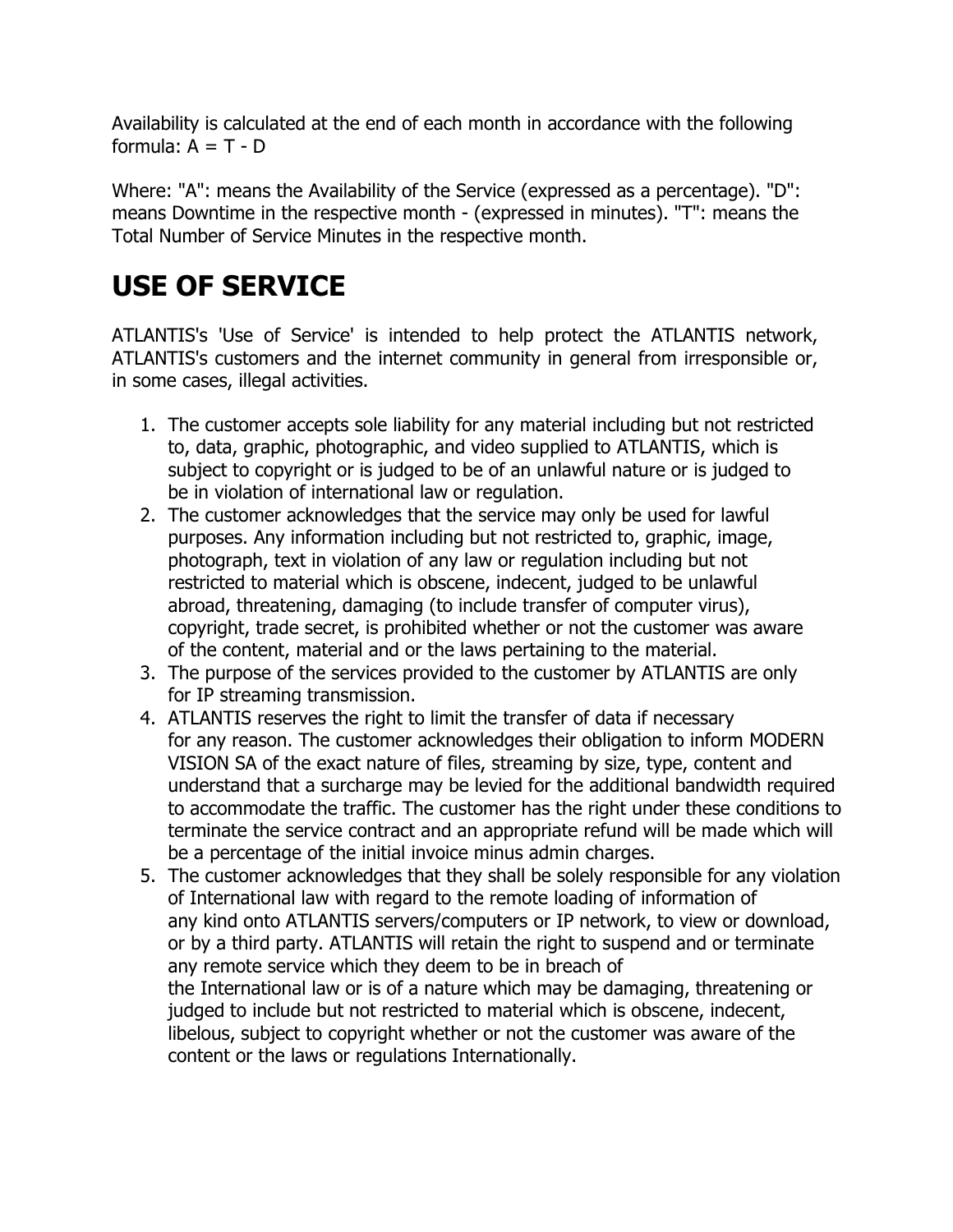- 6. The customer acknowledges sole liability with regard to any claim by third parties alleging any infringement of rights of any kind due to transmission of any information to view by the customer and shall include any infringement of rights International law and or regulation and as such agree to pay to MODERN VISION SA any costs incurred in the defense of any action brought against them by a third party arising from such claims.
- 7. Knowledge of the Internet The Customer agrees to obtain a basic knowledge of the Internet and its operating principles and procedures.
- 8. Improper Uses The Customer will avoid violation of certain generally accepted guidelines on Internet usage such as restrictions on mass mailings, mass advertisements, pirating or copying of software, mail bombing, deliberate transmission of computer viruses or other methods of attempting to deny service or access to other users, and attempts to violate security.
- 9. Security The Customer is required to protect the security of its Internet account and usage. The Customer's security policies and procedures, their implementation and their connection to the Internet are the Customer's responsibility. The Customer will treat its password as private and confidential and will not disclose or share it with any third parties. Any packet filtering services provided by ATLANTIS provide a base level of protection and cannot be considered to render comprehensive security of any kind. The customer is responsible for securing its own enterprise network via its own security policies and procedures.

## **GENERAL**

Breaching of these terms and conditions in any form will allow the Directors of ATLANTIS to terminate the contract between you the customer and the company trading as ATLANTIS, monies outstanding or owed to either parties will be decided by the Directors of ATLANTIS and their decision in such matters will be full and final.

Use of ATLANTIS IP streaming services constitutes acceptance of these terms and conditions.

# **CANCELATION OF SERVICE**

Cancellation of services and contracts must be given in writing, by e-mail or by phone 1 day before service is due for renewal. If cancellation is not received in writing within 1 day of renewal then the customer will be liable for the full renewal fee which is 1 month equals to  $\in$  35.

# **Refund Policy**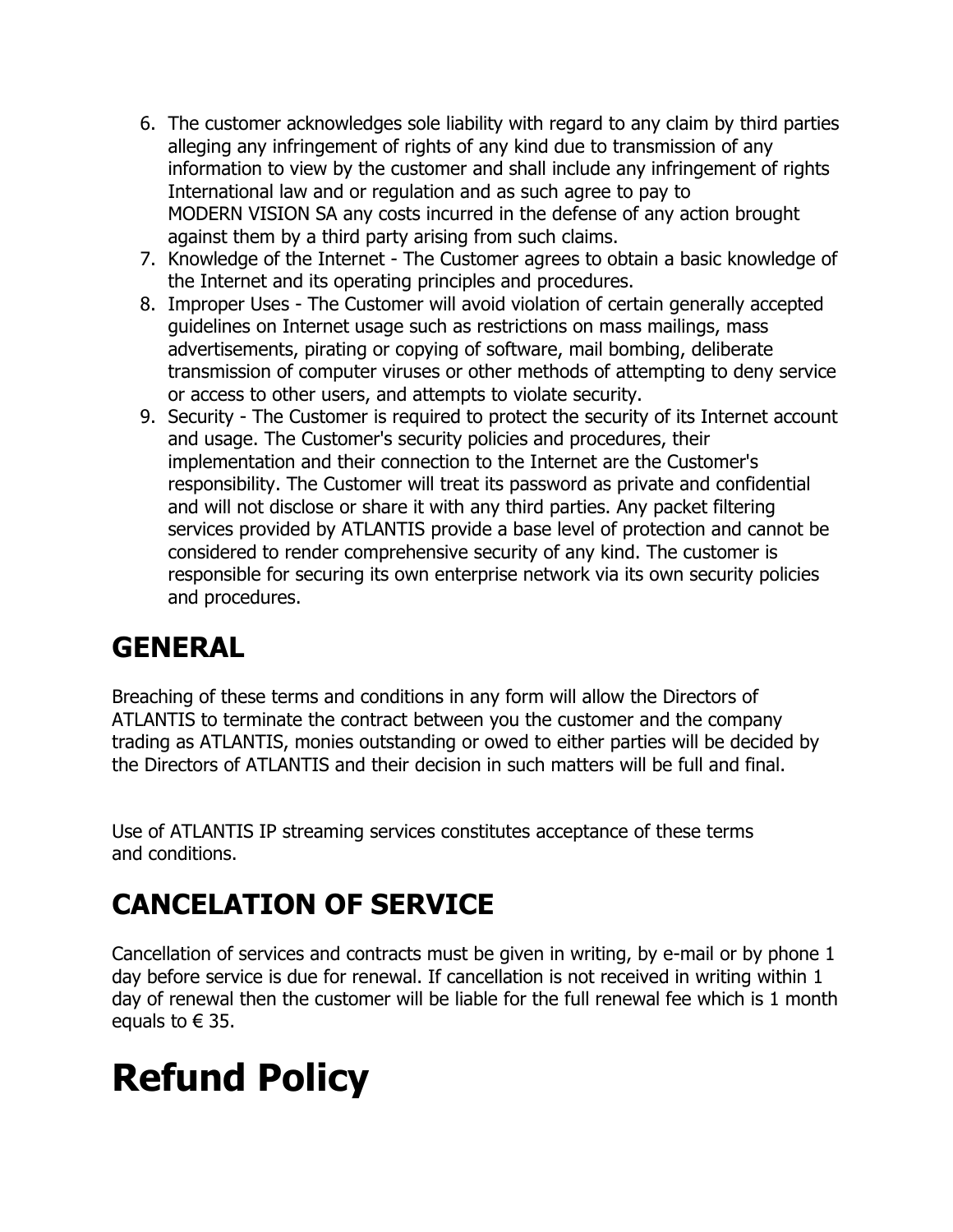## **Refunds may be granted up to 30 days from purchase**

All ATLANTIS vendors (product and service providers) are required to provide full, unconditional refunds to Customers up to 30 days from the day of purchase. Customers may be asked to provide a valid reason for claiming a refund.

ATLANTIS provides a transparent online resolution procedure for settling disputes and may direct refund requests through that channel so that product and service providers may make alternative suggestions for resolving such requests.

#### **Between 31 – 60 days after date of purchase**

After the first 30 days have elapsed, a refund request will normally not be accepted unless there are convincing reasons justifying a refund.

During this period, ATLANTIS will usually require a Customer to provide a satisfactory explanation as to why a refund is merited and why the request was not made earlier. ATLANTIS will refer the request to the product or service provider before determining whether or not a refund should be granted.

A product or service provider may decide to give a refund during this period.

ATLANTIS may still consider the validity of refund claims up to a period of 60 days

from the date of purchase and may issue a refund at its absolute discretion.

# **After 60 days purchase is deemed to be final**

After a period of more than 60 days since the date of purchase, the transaction will be regarded as final. ATLANTIS will normally decline to grant a refund, except in special circumstances. It will however pass any dispute or request information on to the relevant product or service provider who may still decide to grant a refund or partial refund.

#### **Subscriptions and recurring charges**

Ongoing subscriptions and recurring charges may be cancelled at any time. The cancellation will take place as from the next period of billing. A cancellation will only cancel future billings.

The above time periods relating to refunds will also apply in respect to each subscription or recurring charge payment.**Overriding terms**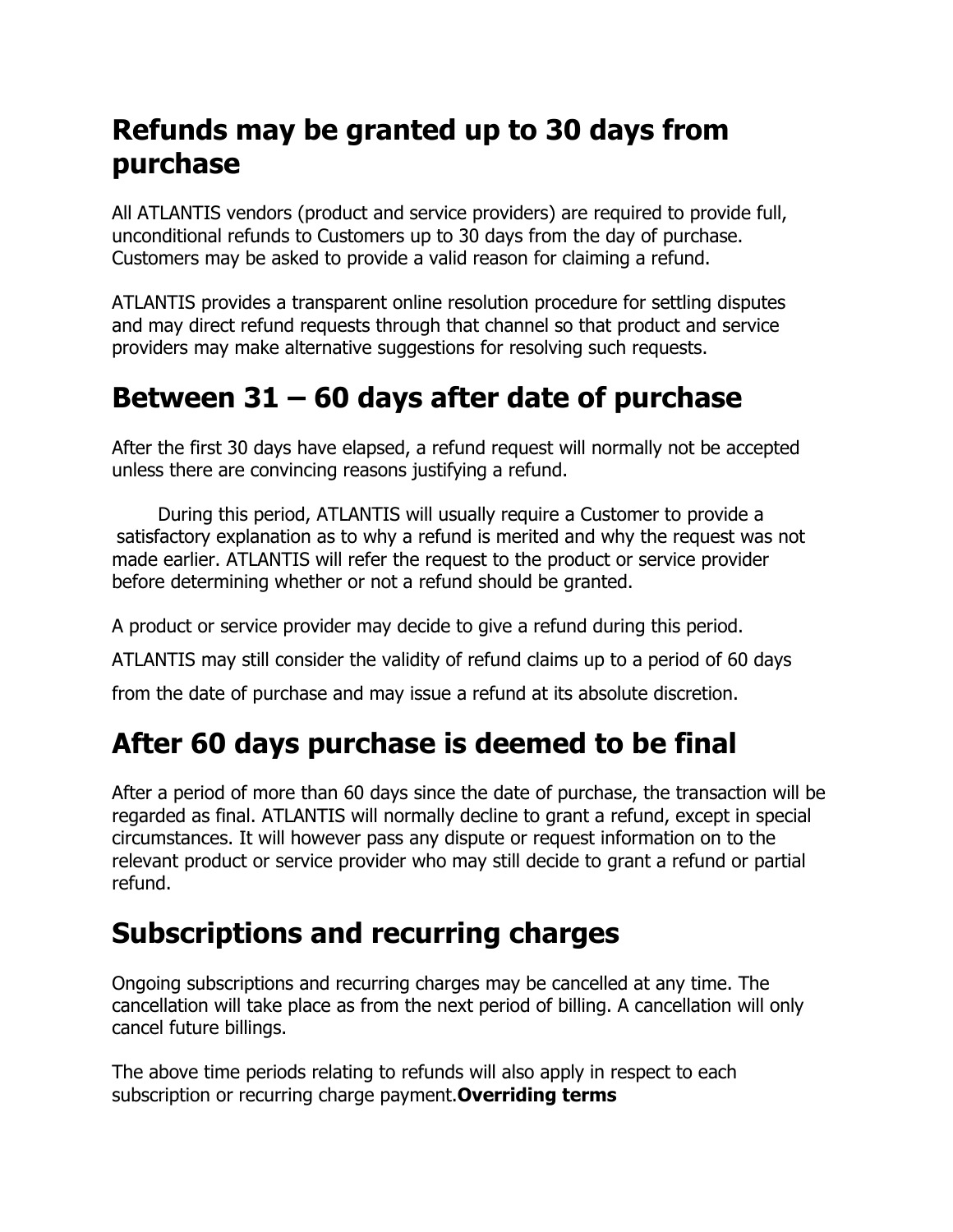For products and services sold through ATLANTIS, this refund policy will normally override any statements to the contrary contained on a product or service provider's web site or terms and conditions of sale.

A refund can only be credited to the original account from which payment was made. If such account is closed, then no refund can be granted.

ATLANTIS may take steps to restrict customers that make repeated purchases and requests for refunds from making further purchases through ATI ANTIS.

#### **Dispute resolution procedures**

The ATLANTIS dispute system is designed to help both vendors and customers resolve disputes in a polite and amicable manner. Failure or delay in dealing with dispute processes may result in the matter being decided by ATLANTIS.

## **Other reasons for cancellation**

ATLANTIS reserves the right to cancel a transaction in order to comply with credit card industry regulations, payment processor and banking rules, or the need to comply with legal requirements, intellectual property rights, court orders and law enforcement agencies.

Refunds may also take place as a result of a processing error, technical problem, chargeback, threat of chargeback or any fraudulent transaction or situation which ATLANTIS reasonably considers to be potentially fraudulent, unlawful, or in breach of ATLANTIS prohibited items & DCMA policy or privacy policy.

# **Delivery Policy**

Our services will be delivered instantly after payment has been recieved.

Your local distributor will be able to activate your service before payment is registered.

This can happen on a 5 day grace period, or a 7 day trial period for new clients only.